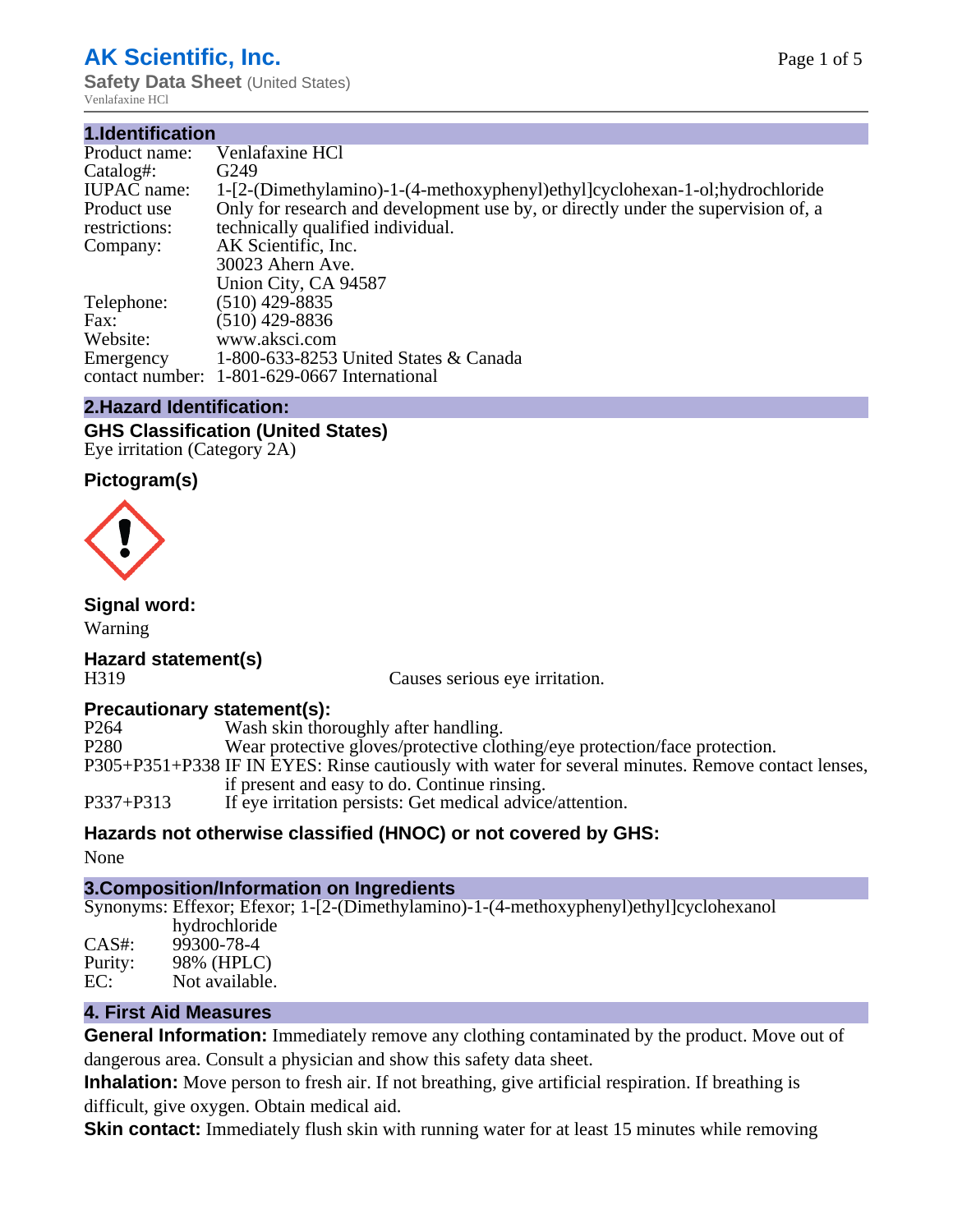contaminated clothing and shoes. Wash clothing before reuse. Obtain medical aid immediately.

**Eye contact:** Immediately flush open eyes with running water for at least 15 minutes. Obtain medical aid immediately.

**Ingestion:** Do NOT induce vomiting without medical advice. Rinse mouth with water. Never administer anything by mouth to an unconscious person. Obtain medical aid immediately.

**Most important symptoms and effects, both acute and delayed:** No further information available. Please see sections 2 and 11.

**Indication of any immediate medical attention and special treatment needed:** No further information available.

### **5. Fire Fighting Measures**

**Suitable extinguishing media:** Use water spray, dry chemical, carbon dioxide, or chemical foam. **Specific hazards arising from the chemical:** Carbon oxides, Hydrogen chloride, Nitrogen oxides. **Advice for firefighters:** As in any fire, wear a NIOSH-approved or equivalent, pressure-demand, self-contained breathing apparatus and full protective gear. During a fire, irritating and highly toxic gases may be generated by thermal decomposition or combustion.

#### **6. Accidental Release Measures**

**Personal precautions, protective equipment and emergency procedures:** Wear protective equipment and keep unprotected personnel away. Ensure adequate ventilation. Remove all sources of ignition. Prevent further leak or spill if safe to do so. For personal protective equipment, please refer to section 8.

**Environmental precautions:** Do not let product enter drains, other waterways, or soil.

**Methods and materials for containment and cleaning up:** Prevent further leak or spill if safe to do so. Vacuum, sweep up, or absorb with inert material and place into a suitable disposal container. Consult local regulations for disposal. See section 13 for further disposal information.

### **7. Handling and Storage**

**Precautions for safe handling:** Avoid contact with skin, eyes, and personal clothing. Wash hands thoroughly after handling. Avoid breathing fumes. Use only with adequate ventilation. Wear suitable protective clothing, gloves, and eye/face protection. Keep away from sources of ignition. Minimize dust generation and accumulation. Keep container tightly closed. Open and handle container with care. Do not eat, drink, or smoke while handling.

**Conditions for safe storage, including any incompatibilities:** Store in a tightly-closed container when not in use. Store in a cool, dry, well-ventilated area away from incompatible substances. Keep away from sources of ignition.

### **8. Exposure Controls/Personal Protection**

#### **Exposure limits:**

OSHA PEL: Not available. NIOSH REL: Not available. ACGIH TLV: Not available.

**Appropriate engineering controls:** Avoid contact with skin, eyes, and clothing. Wash hands before breaks and immediately after handling the product. Facilities storing or utilizing this material should be equipped with an eyewash fountain. Use adequate general and local exhaust ventilation to keep airborne concentrations low.

### **Personal protection**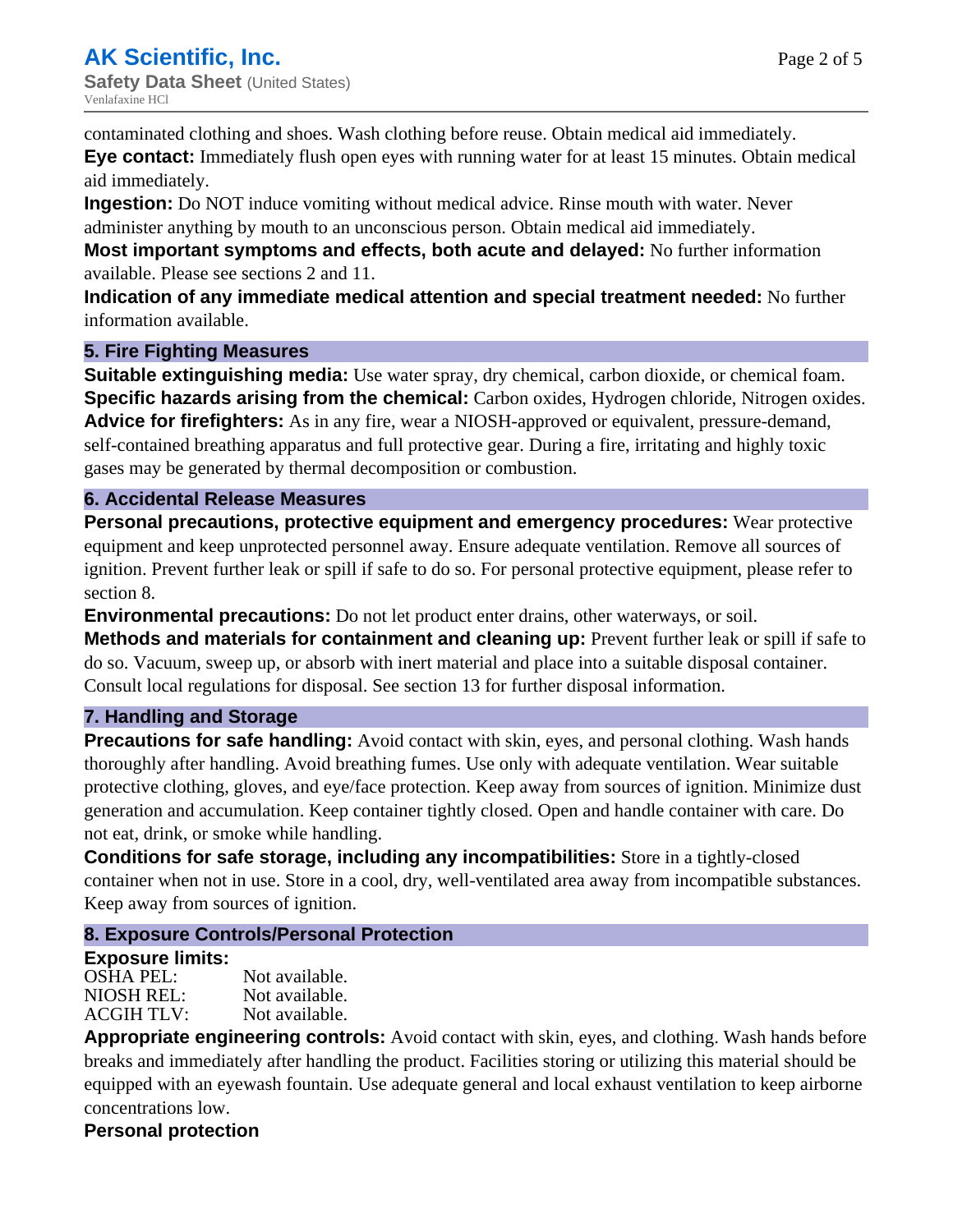# **AK Scientific, Inc.**

**Safety Data Sheet (United States)** Venlafaxine HCl

| Eyes:        | Based on an evaluation of the eye or face hazards present, wear chemical splash-resistant<br>safety glasses or goggles with side protection. A face shield may be appropriate in some |
|--------------|---------------------------------------------------------------------------------------------------------------------------------------------------------------------------------------|
|              | workplaces. Use eyewear tested and approved under appropriate government standards                                                                                                    |
|              | such as OSHA 29 CFR 1910.133 or EU EN166.                                                                                                                                             |
| Hands:       | Wear gloves selected based on an evaluation of the possible hazards to hands and skin,                                                                                                |
|              | the duration of use, the physical conditions of the workplace, and the chemical resistance                                                                                            |
|              | and physical properties of the glove material.                                                                                                                                        |
|              | Skin and body: Protective clothing must be selected based on the hazards present in the workplace, the                                                                                |
|              | physical environment, the duration of exposure, and other factors. No fabric can provide                                                                                              |
|              | protection against all potential hazards; therefore it is important to select the appropriate                                                                                         |
|              | protective clothing for each specific hazard. At the minimum, wear a laboratory coat and                                                                                              |
|              | close-toed footwear.                                                                                                                                                                  |
| Respiratory: | Respirators are not a substitute for accepted engineering control measures such as                                                                                                    |
|              | enclosure or confinement of the operation, general and local ventilation, and substitution                                                                                            |
|              | of less toxic materials. When respiratory personal protective equipment is appropriate                                                                                                |
|              | based on an assessment of respiratory hazards in the workplace, use a NIOSH- or                                                                                                       |
|              | CEN-certified respirator.                                                                                                                                                             |

#### **9. Physical and Chemical Properties**

| <b>Physical State:</b>              | White to off-white crystalline powder or powder      |
|-------------------------------------|------------------------------------------------------|
| Molecular Formula:                  | C17H28ClNO2                                          |
| Molecular Weight:                   | 313.86                                               |
| Odor:                               | Not available.                                       |
| pH:                                 | Not available.                                       |
| <b>Boiling Point Range:</b>         | Not available.                                       |
| Freezing/Melting Point:             | $212 - 220$ °C                                       |
| Flash Point:                        | Not available.                                       |
| <b>Evaporation Rate:</b>            | Not available.                                       |
| Flammability (solid, gas):          | Please see section 2.                                |
| Explosive limits:                   | Not available.                                       |
| Vapor Pressure:                     | Not available.                                       |
| Vapor Density:                      | Not available.                                       |
| Solubility:                         | Not available.                                       |
| <b>Relative Density:</b>            | Not available.                                       |
| Refractive Index:                   | Not available.                                       |
| Volatility:                         | Not available.                                       |
| <b>Auto-ignition Temperature:</b>   | Not available.                                       |
| Decomposition Temperature:          | Not available.                                       |
| <b>Partition Coefficient:</b>       | Not available.                                       |
| <b>10. Stability and Reactivity</b> |                                                      |
| Reactivity:                         | Not available.                                       |
| Chemical stability:                 | Stable under recommended temperatures and pressures. |

| Kurachivity.                        | TVOI AVAIIAUIT.                                      |
|-------------------------------------|------------------------------------------------------|
| Chemical stability:                 | Stable under recommended temperatures and pressures. |
| Possibility of hazardous reactions: | Not available.                                       |
| Conditions to avoid:                | Dust generation.                                     |
| Incompatible materials:             | Strong oxidizing agents.                             |
| Hazardous decomposition products:   | Carbon oxides, Hydrogen chloride, Nitrogen oxides.   |
|                                     |                                                      |

# **11. Toxicological Information**

Acute toxicity:<br>Routes of exposure: Routes of exposure:  $I$  Inhalation, eye contact, skin contact, ingestion. Symptoms related to the physical,chemical and toxicological characteristics:

QV8872760<br>Not available. Skin contact may result in inflammation characterized by itching, scaling, reddening, blistering, pain or dryness. Eye contact may result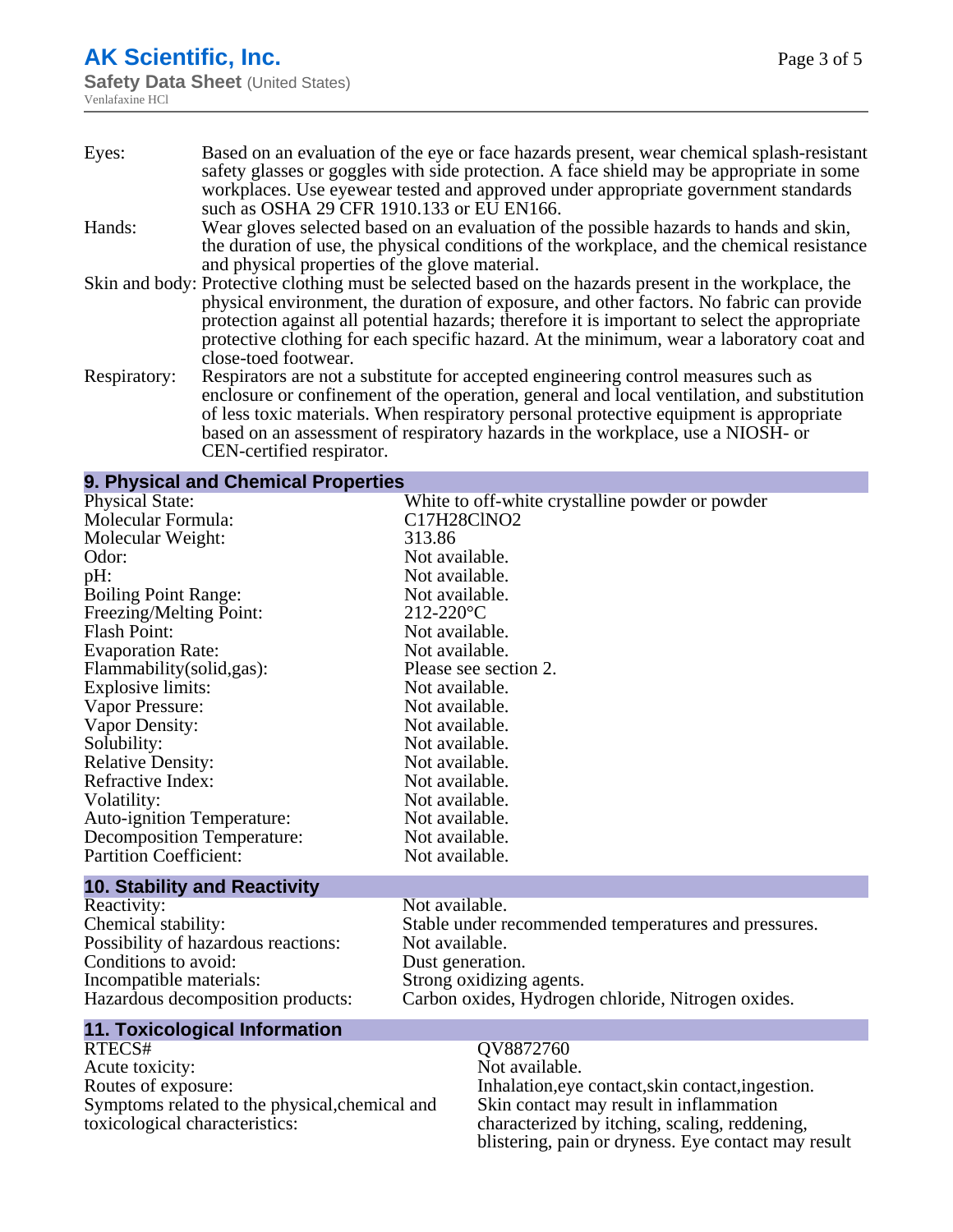in redness, pain or severe eye damage. Inhalation may cause irritation of the lungs and respiratory system. Overexposure may result in serious illness or death.

#### **Carcinogenicity**

IARC: Not classified.<br>
NOTP: Not listed. Not listed. OSHA: Not listed. Acute toxic effects: Inflammation of the eye is characterized by redness, watering, and itching. Skin inflammation is characterized by itching, scaling, reddening, or, occasionally, blistering.

| <b>12. Ecological Information</b> |                |
|-----------------------------------|----------------|
| Ecotoxicity:                      | Not available. |
| Persistence and degradability:    | Not available. |
| Bioaccumulative potential:        | Not available. |
| Mobility in soil:                 | Not available. |
| Other adverse effects:            | Not available. |

#### **13. Disposal Considerations**

Disposal of waste: Chemical waste generators must determine whether a discarded chemical is classified as hazardous waste. US EPA guidelines for the classification determination are listed in 40 CFR 261.3. Additionally, waste generators must consult state and local hazardous waste regulations to ensure complete and accurate classification. Observe all federal, state and local regulations when disposing of the substance.

Disposal of packaging: Do not reuse containers. Dispose of as unused product.

| <b>14. Transportation Information</b>                            |                |  |
|------------------------------------------------------------------|----------------|--|
| <b>DOT (United States)</b>                                       |                |  |
| UN number:                                                       | Not hazmat     |  |
| Proper shipping name:                                            | Not available. |  |
| Transport hazard class:                                          | Not available. |  |
| Packing group:                                                   | Not available. |  |
| <b>IATA</b>                                                      |                |  |
| <b>UN Number:</b>                                                | Not DG         |  |
| Proper shipping name:                                            | Not available. |  |
| Transport hazard class:                                          | Not available. |  |
| Packing group:                                                   | Not available. |  |
| $\overline{AB}$ . For an electronic function and $\overline{AB}$ |                |  |

#### **15. Regulatory Information**

#### **TSCA (United States)**

This product is NOT on the EPA Toxic Substance Control Act (TSCA) inventory. The product is supplied solely for use in research and development by or under the supervision of a technically qualified individual as defined in 40 CFR § 720 et seq. The health risks have not been fully determined. Any information that is or becomes available will be supplied on the SDS.

California Proposition 65: Not Available..

NFPA Rating: The Mealth: Health: Not available.<br>
Hammability: Not available. Flammability: Instability: Not available.